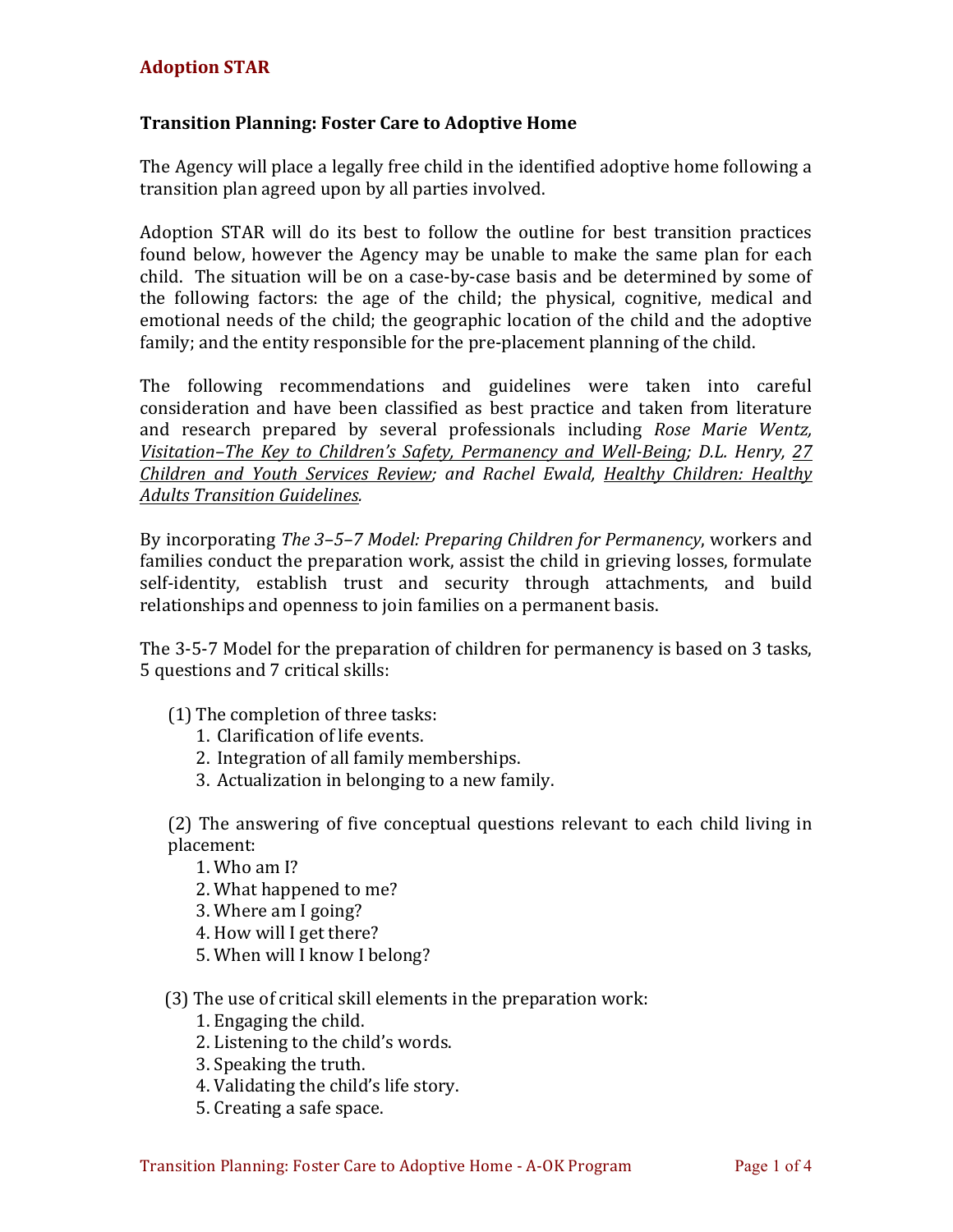- 6. Going back in time.
- 7. Recognizing pain as part of the process.

With a feeling of closure done in a proper transition, the child will feel secure in their new surroundings, which will give them the ability to make decisions and operate freely and with confidence.

# **Six Step Process:**

# **STEP 1: Preparation**

Start on notification of an impending move. When preparing a child for a new placement or home, it is good to start weeks before the move. An effective plan includes purpose, frequency, length, location, activities, supervision, who attends, responsibilities, what to have at the visits. Visits occur at a consistent date, time and place, whenever possible.

# *Infants*

**How often:** 2 to 5 visits per week; each 60 minutes minimum.

**Where:** Home or homelike environment.

**What:** Parent meets child's needs.

**Who visits:** Parents and siblings separate or together, and other key people with emotional attachment.

*Infants* 6 or 8 months old should sufficiently establish a comfort zone with touch, *smell and sight.* 8 months to 15 months should get to know *their new caretakers and not get the stranger anxiety from a move to* someone they do not know. Visits should be held no more than one to *two days apart.*

## *Toddlers*

**How often:** 2 to 4 visits per week; each 60 to 90 minutes. **Where:** Home or homelike environment; doctor appointments.

**What:** Parent meets child's needs.

**Who visits:** Parents and siblings separate or together and other key people with emotional attachment. Listen for who child asks to see.

*Nearing* 2 years and older, children can usually grasp that a change is *about to occur. Explaining to the child that they are about to have a new home is important in preparing to accept that a move is about to occur. Attachments form at a young age. One to five year olds should take approximately 3 to 6 weeks. The idea is for the child to avoid attachment disorders due to feelings of abandonment and rejection or fear of such. Forcing a quick move will not force the child into bonding, but could cause them not to bond at all.*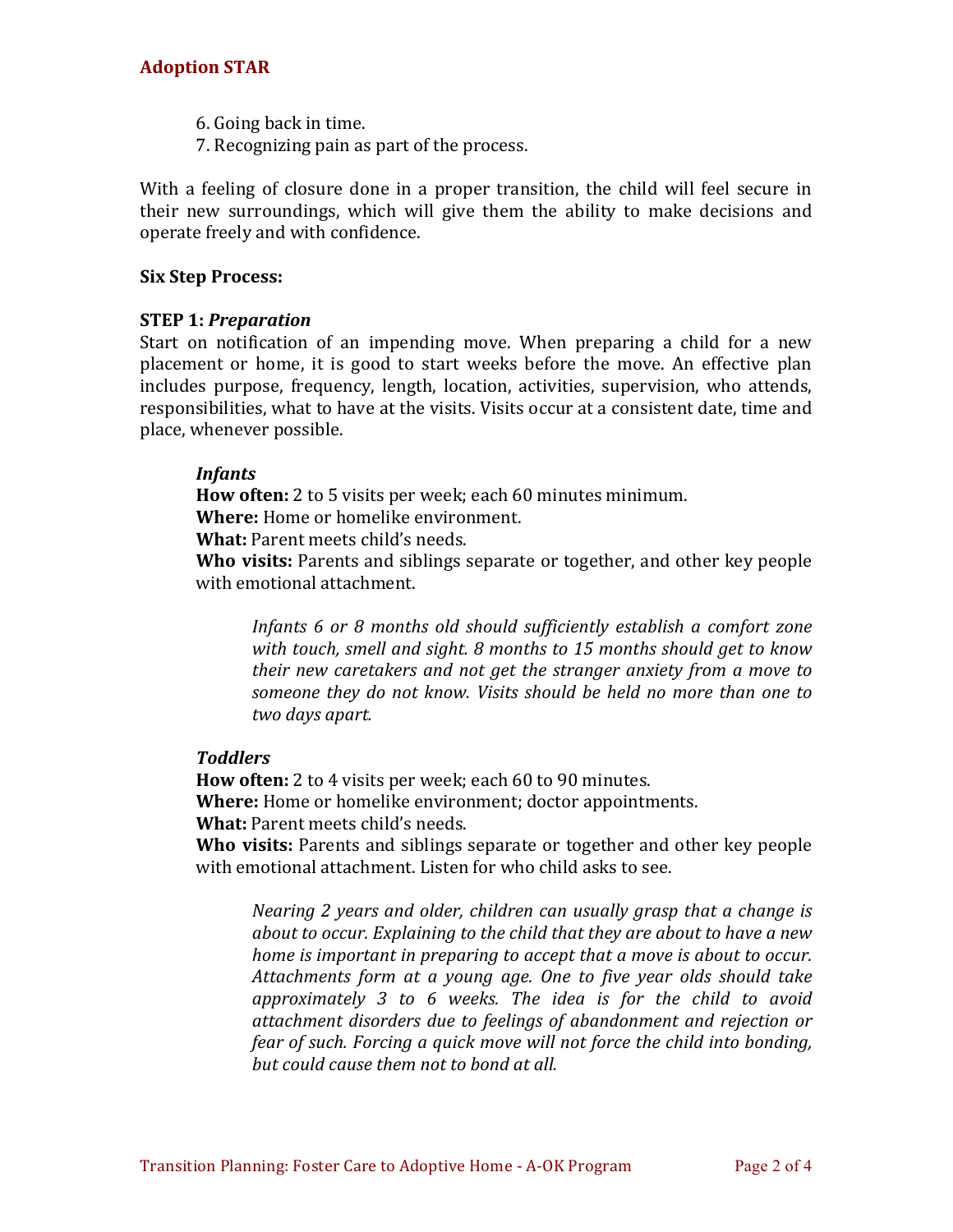#### *Preschool*

**How often:** 2 to 4 visits per week; each 60 to 90 minutes.

**Where:** Home or homelike environment. Community setting: parks, playgrounds, childcare, doctor appointments.

**What:** Child chooses what to do during visit; which book to read, what toys, what game. Ask child about their life. Provide discipline.

**Who visits:** Ask child who they want to visit. Parents and siblings together or separate, and other key people with emotional attachment.

#### *Elementary School*

**How often:** 1 to 2 visits per week; each 1 to 3 hours.

**Where:** Child helps to choose home or homelike environment, or where child already is; school, sports, park, restaurant, therapist, doctor.

**What:** Child helps to choose: What child likes to do; sports, games. What child must do: homework, chores.

**Who visits:** Ask child who they want to visit. Parents and siblings together or separate, and other key people with emotional attachment.

### *Teens*

**How often:** At least once a week. 1 to 3 hours.

**Where:** Teen helps to choose; where teen already is; school, sports, park, restaurant, mall, therapist, home of parent or caregiver, doctor.

**What:** Teen helps to choose. What child likes to do; sports, games, shopping. What child must do; homework, chores. Ask child about their life. Discipline.

**Who:** Ask teen who they want to visit. Parents and siblings together or separate, and other key people with emotional attachment.

### **STEP TWO: First Meeting**

2 to 3 hours with the foster parent, adoptive family and child/children preferably in the foster home. The adoptive couple is to meet at a familiar place of the child's (the foster home is usually the best place to start.) The child will be comfortable if they know that it is fine to have this stranger in their own territory. The foster and adoptive parents should interact together with the child to make them comfortable. The foster parents should allow the adoptive parents' time to speak and interact with the child. (See their bedroom; ask about their favorite toys or games. Talk about what they like to eat and play with.) If more visits at the foster parent's home are available, it is in the best interest to have at least 2 more.

## **STEP THREE:** *Additional Meetings*

Several 2 to 4 hour visits outside the foster home within 1 to 3 days of each other. Plan a meeting at a fast food restaurant or park to meet the child and spend time with them.

#### **STEP FOUR: Visiting the New Home**

A minimum of two to three daytime visits at the new home for a period of 2 to 6 hours each within a one-week period with the first of these introduced by the foster